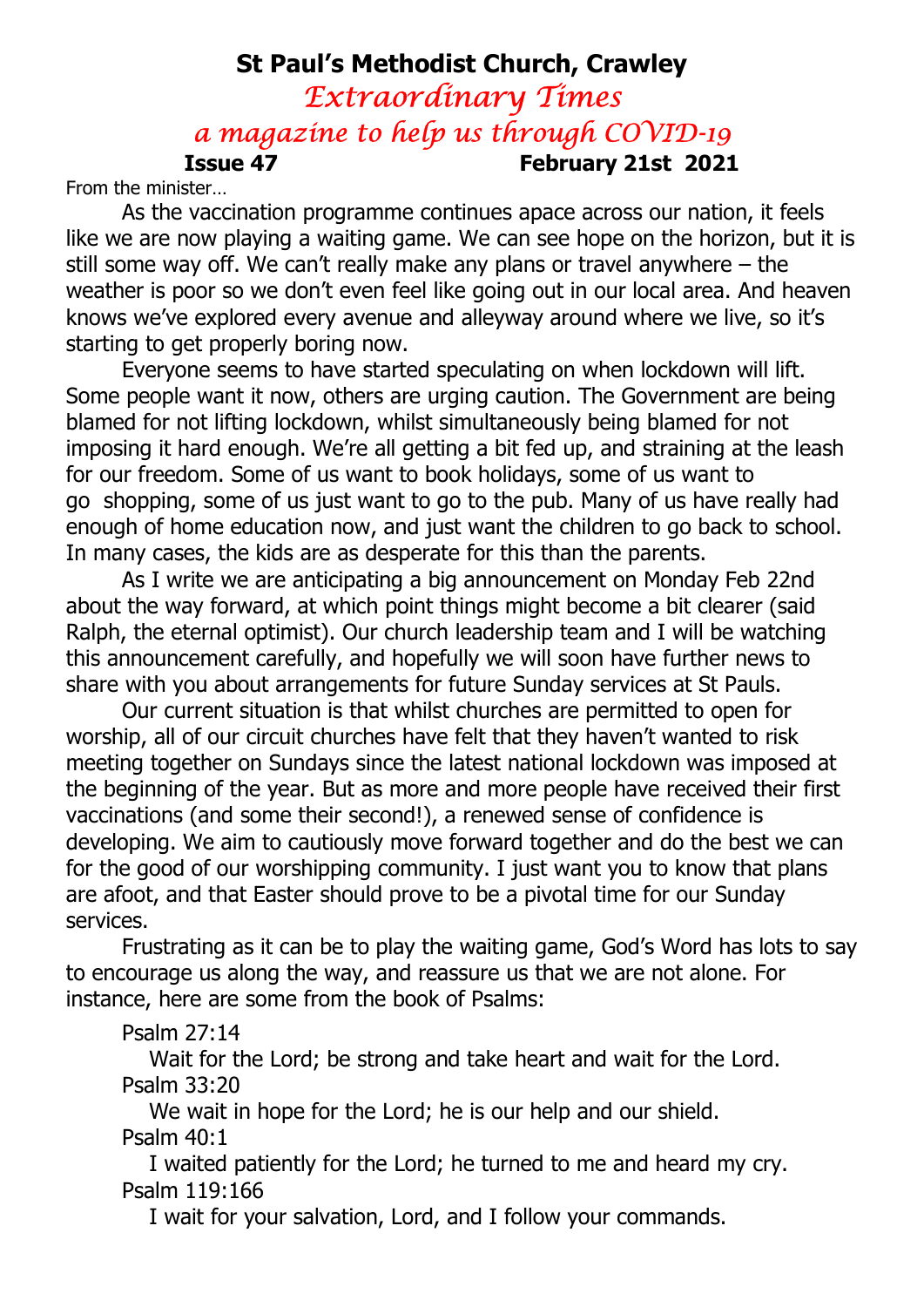Psalm 130:5-6

 I wait for the Lord, my whole being waits, and in his word I put my hope. I wait for the Lord more than watchmen wait for the morning, more than watchmen wait for the morning.

Stand firm; your deliverance is coming.

God bless Ralph

### What's On

Sundays 10:45am online worship with Rev Ralph Ward Wednesdays 2pm Rev Ralph's Bible study **Find these live** on Trinity's Facebook page and St Paul's Facebook page with videos available afterwards

## Zoom for Kids

#### Sundays 12noon and Fridays 6pm

If you haven't joined in yet, email ask.stpauls@gmail.com for an invitation

### How about Zoom for Adults?

If you'd like to try joining a fellowship group on Zoom please let us know by emailing ask.stpauls@gmail.com If Zoom is still a mystery to you, don't worry. It's really easy to use and we can help you get started.

### In your prayers

Continue in prayer for members of our church community and others you know who need our prayers at this time.

Send your prayer requests to ask.stpauls@gmail.com Permission must be received from a person before their name is put on the Church prayer list

### Praying with necessity

by Carolyn Lawrence, Vice-President of the Methodist Conference 2020-21

I never fail to be inspired and challenged by stories of Methodist Mission Partners in days gone by. Reading the accounts of their adventures and the difficulties and hardships they faced makes me feel like a real wimp in comparison!

 I have recently read about the Revd Bernard Jinkin who served for 30 years in Africa. The little booklet he produced in 1963 is called '*In time of need'* and contains testimonies of the amazing answers to prayer he received whilst serving in what is now Zambia. He served in a lonely bush station 50 miles from his nearest colleague and 100 miles from the railway station and his only form of transport was a bicycle.

 Bernard documents how he came to depend on prayer and how his total reliance on God developed a deep and intimate relationship with his Lord. He differentiates between 'praying with and without necessity' and suggests that in the affluent world 'we have so much that we have become self-reliant.' He goes on to assert that 'We give lip service to the necessity of putting God first, but in actual practice he is often dragged in as an afterthought.' His stories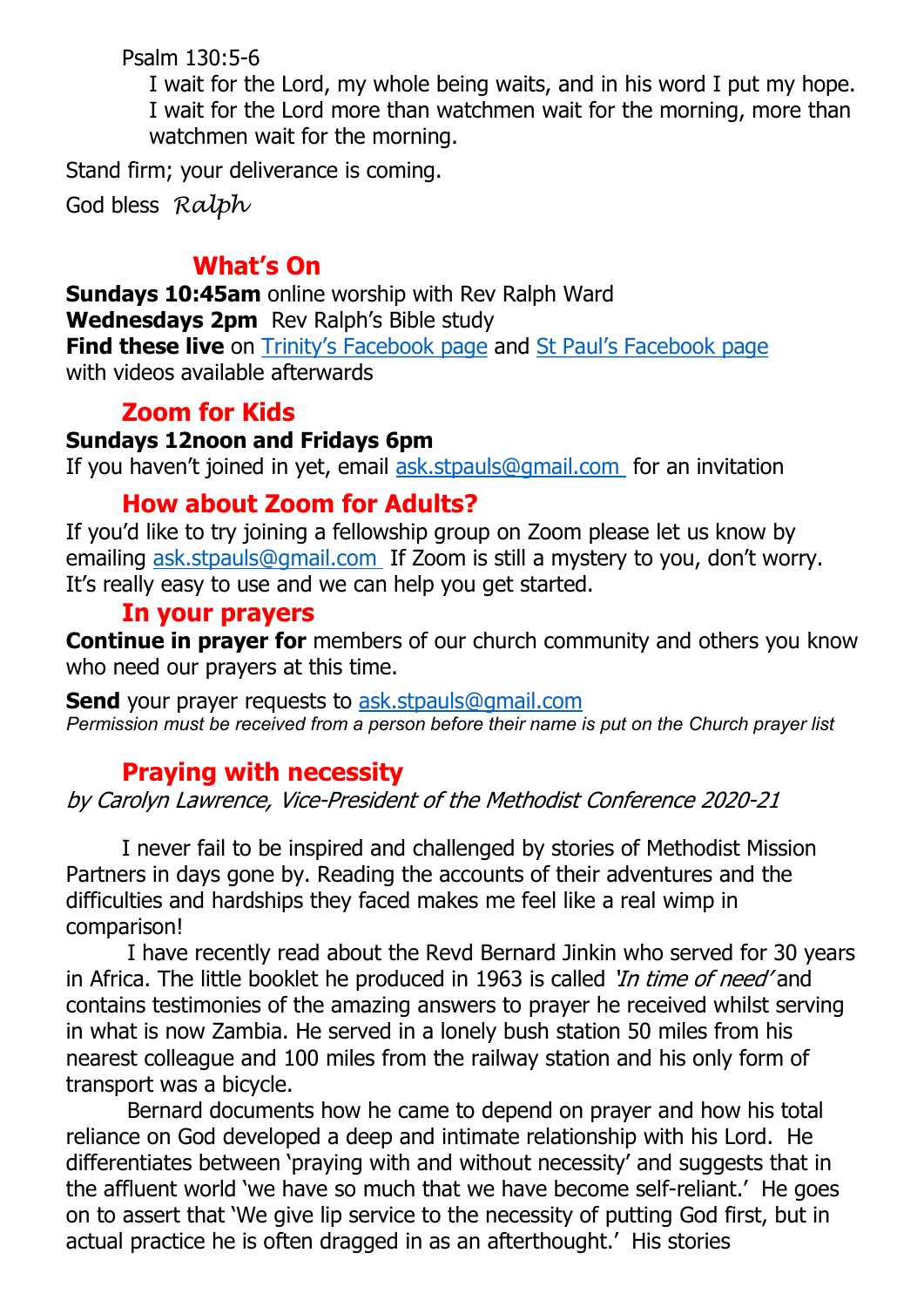demonstrate that prayer for him on the mission field was borne out of dire necessity and complete reliance on God in every area.

 I felt deeply challenged by this thought and realise that in my own life, there are few times when I pray out of sheer desperation and utter dependence on God. One of the times that I did pray in desperation was when my daughter was going through an incredibly difficult and long labour. For three days and nights I cried out to God for the safety of herself and the baby and was so relieved and thankful that they were both OK. In another time or place the outcome could have been so different.

 Another time I cried out to God was as mission partners in Guyana when we were on a rickety wooden boat crossing the 20 mile wide estuary of the Essequibo River so that I could deliver some training to children and youth workers on the other side. The danger of death was very close that day knowing that if the overfilled and inadequate boat capsized I would most likely be eaten by piranhas or crocodiles before I could drown. Thankfully, God spared us and we lived to tell the tale but my prayer life took on a whole new level!

 People often tell me that they don't think they pray very much but I always think that they probably pray more than they think they do. We often have an image of prayer as kneeling at our bedside with hands together and eyes closed listing our requests to God but prayer is much more than asking for the things we need or want.

 At its heart I believe that prayer is about our relationship with God and developing that relationship. Bernard Jinkin gives an example of a small child who has fallen off their tricycle running into the house sobbing and throwing themselves into the arms of their parent for comfort and help. I love that image of us running to God and allowing him to comfort and strengthen us as well as to hear about our joys and sorrows in honesty and openness.

 We don't even need to use words. Some of my deepest prayer times have been when I have been in such turmoil of heart and mind that I have just cried or groaned or even on occasion wailed before the Lord in desperation of heart. Sometimes because of situations I have faced personally but other times when I have heard stories of suffering in the lives of people around the world. There is a Sting song which contains the line, 'Whenever I say your name, I'm already praying.' As we cry out to Jesus I believe he hears the cry of our heart and draws close to us by his Holy Spirit.

 I love the story of Martha and Mary in Luke 10 when Mary chooses to lay aside the busyness of the day and simply sit at the feet of Jesus. As an active and driven person this is something I find very difficult but I pray that, for each of us, we will find time particularly in these current challenging days to sit at the feet of Jesus – to tell him what is on our heart and to listen to his response to us. I pray that we will recognize again our total dependence on God for our very breath and that our prayer lives will help us develop an intimacy and deep relationship with God so that we will know and experience his presence and peace with us as we face each day.